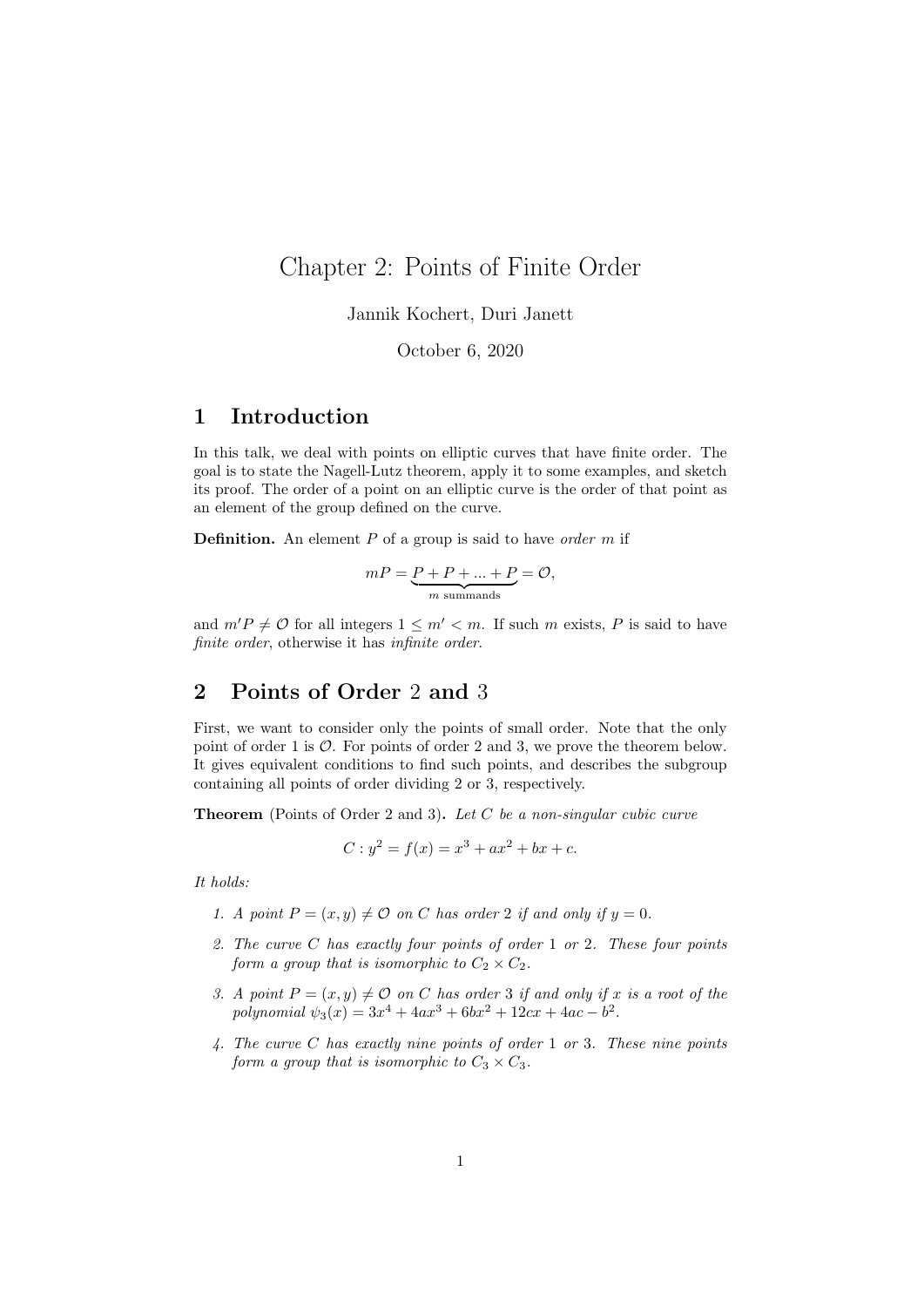*Proof.* For the proof of 1, we consider a point  $P = (x, y) \neq \mathcal{O}$  on C. The condition  $2P = \mathcal{O}$ , i.e. P is of order 2, is equivalent to  $P = -P$ . We also know that  $-P = -(x, y) = (x, -y)$ . Hence, if P has order 2, then  $y = -y$ . This is fulfilled if and only if  $y = 0$ . Conversely, if  $y = 0$ , then  $P = -P$  and P has order 2.

From 1, we know that the points of order 2 are of the form  $P = (\alpha, 0)$ , where  $\alpha$  is some root of the polynomial  $f(x)$ . Because C is non-singular,  $f(x)$ has no double roots. As  $f(x)$  has degree 3, and  $\mathbb C$  is algebraically closed,  $f(x)$ has three distinct roots in  $\mathbb{C}$ . Thus, there are three points of order 2. Let  $P_1, P_2, P_3$  be these three points. Since adding two of these points always yields the third,  $\{0, P_1, P_2, P_3\}$  is an abelian group of order 4. There are two such abelian groups:  $C_4$  and  $C_2 \times C_2$ . Since all elements in our group have order 1 or 2, the group has to be isomorphic to  $C_2 \times C_2$ .



Figure 1: Plot of  $C: y^2 = x^3 - x$  with points of order 2.

The following claim is needed for the proof of 3.

Claim. A point  $P \neq \mathcal{O}$  is of order 3 if and only if it satisfies  $x(2P) = x(P)$ .

*Proof.* If  $3P = \mathcal{O}$ , i.e. P is of order 3, then  $2P = -P$ . From  $x(P) = x(-P)$ , it follows  $x(2P) = x(P) = x(-P)$ . On the other hand, if  $x(2P) = x(P)$ , then  $2P = P$  or  $2P = -P$ , because there are at most two points on C with the same x-coordinate. But if  $2P = P$ , then  $P = \mathcal{O}$ . So  $2P = -P$ , and P has order 3.

With the claim and the duplication formula, we get that  $P = (x, y)$  has order 3 if and only if

$$
x(P) = x = \frac{x^4 - 2bx^2 - 8cx + b^2 - 4ac}{4x^3 + 4ax^2 + 4bx + 4c} = x(2P).
$$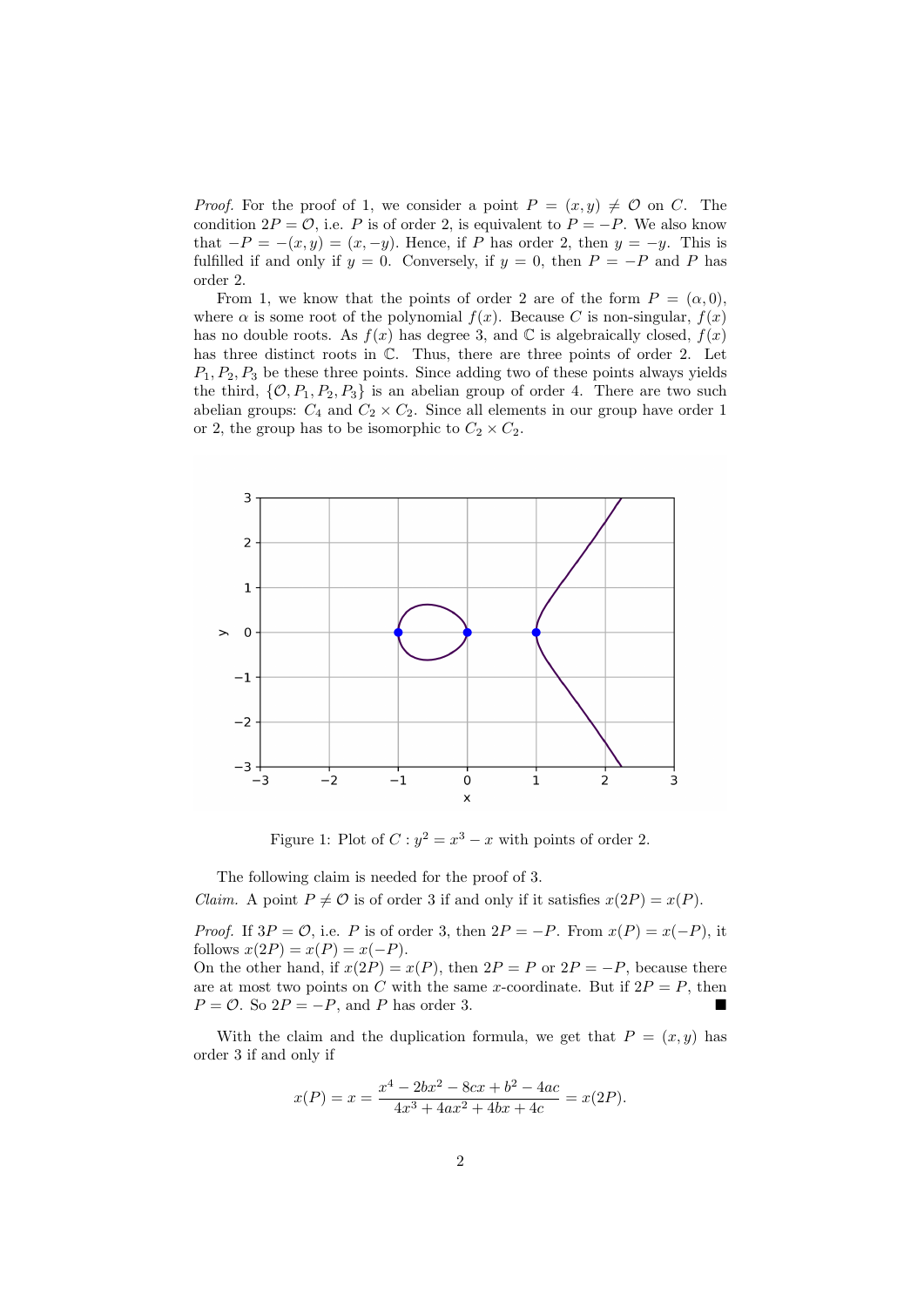First, we multiply with the denominator. Then, we subtract all terms on the left-hand side. It follows that x satisfies the condition above if and only if x is a root of

$$
\psi_3(x) = 3x^4 + 4ax^3 + 6bx^2 + 12cx + 4ac - b^2.
$$

We have

$$
\psi_3(x) = 2f(x)f''(x) - f'(x)^2.
$$
\n(1)

This can be checked by an explicit calculation. Our goal is to show that  $\psi_3(x)$ has four distinct roots. To achieve this, we need to verify that  $\psi_3(x)$  and  $\psi'_3(x)$ have no common roots. When a polynomial and its derivative have no common roots, we know from the Algebra course that the polynomial is separable. Thus, it does not have multiple roots. Since  $\psi_3(x)$  has degree 4,  $\psi_3(x)$  then has four distinct (complex) roots.

We calculate  $\psi_3'(x)$  by deriving (1):

$$
\psi_3'(x) = 2f(x)f'''(x) = 12f(x). \tag{2}
$$

If  $\tilde{x}$  is a root of  $\psi_3'(x)$ , then by (2)  $f(\tilde{x}) = 0$ . Plugging this result back into (1), we get  $\psi_3(\tilde{x}) = -f'(\tilde{x})^2$ . So if  $\tilde{x}$  is a common root of  $\psi_3(x)$  and  $\psi'_3(x)$ , then  $\tilde{x}$ is a common root of  $f(x)$  and  $f'(x)$ . This contradicts the assumption that C is non-singular. Hence,  $\psi_3(x)$  and  $\psi'_3(x)$  have no common roots.

Let  $x_1, x_2, x_3$  and  $x_4$  be the roots of  $\psi_3(x)$ . Put  $y_i \coloneqq \sqrt{f(x_i)}$  one of the square roots for  $1 \leq i \leq 4$ . Now,

$$
\{(x_1,y_1),(x_1,-y_1),(x_2,y_2),(x_2,-y_2),(x_3,y_3),(x_3,-y_3),(x_4,y_4),(x_4,-y_4)\}
$$

is the set of elements of order 3 by 3. All of these points are distinct: We already know that  $x_i \neq x_j$  for  $i \neq j$ . If  $y_i = -y_i$ , then  $y_i = 0$ . But then  $(x_i, y_i)$  has order 2, which is a contradiction. Together with  $\mathcal O$  , we have nine points of order 1 or 3. These points form an abelian group of order 9. There are two such abelian groups:  $C_9$  and  $C_3 \times C_3$ . Since no element of our group has order 9, our group is isomorphic to  $C_3 \times C_3$ .

Figure 1 and Figure 2 depict examples of elliptic curves with points of order 2 and 3, respectively.

## 3 The Nagell-Lutz theorem

#### 3.1 The Discriminant

Before we can state the Nagell-Lutz theorem, we need to define the discriminant of a cubic polynomial. But first, we want to show that we can assume that our curve is given by an equation with integer coefficients.

Let  $C$  be a curve given in its normal form

$$
y^2 = f(x) = x^3 + ax^2 + bx + c,\tag{3}
$$

where  $a = \frac{a_1}{a_2}$ ,  $b = \frac{b_1}{b_2}$ ,  $c = \frac{c_1}{c_2} \in \mathbb{Q}$ . Let  $X = d^2x$  and  $Y = d^3y$ . After this substitution, the equation (3) becomes

$$
Y^2 = X^3 + d^2 a X^2 + d^4 b X + d^6 c.
$$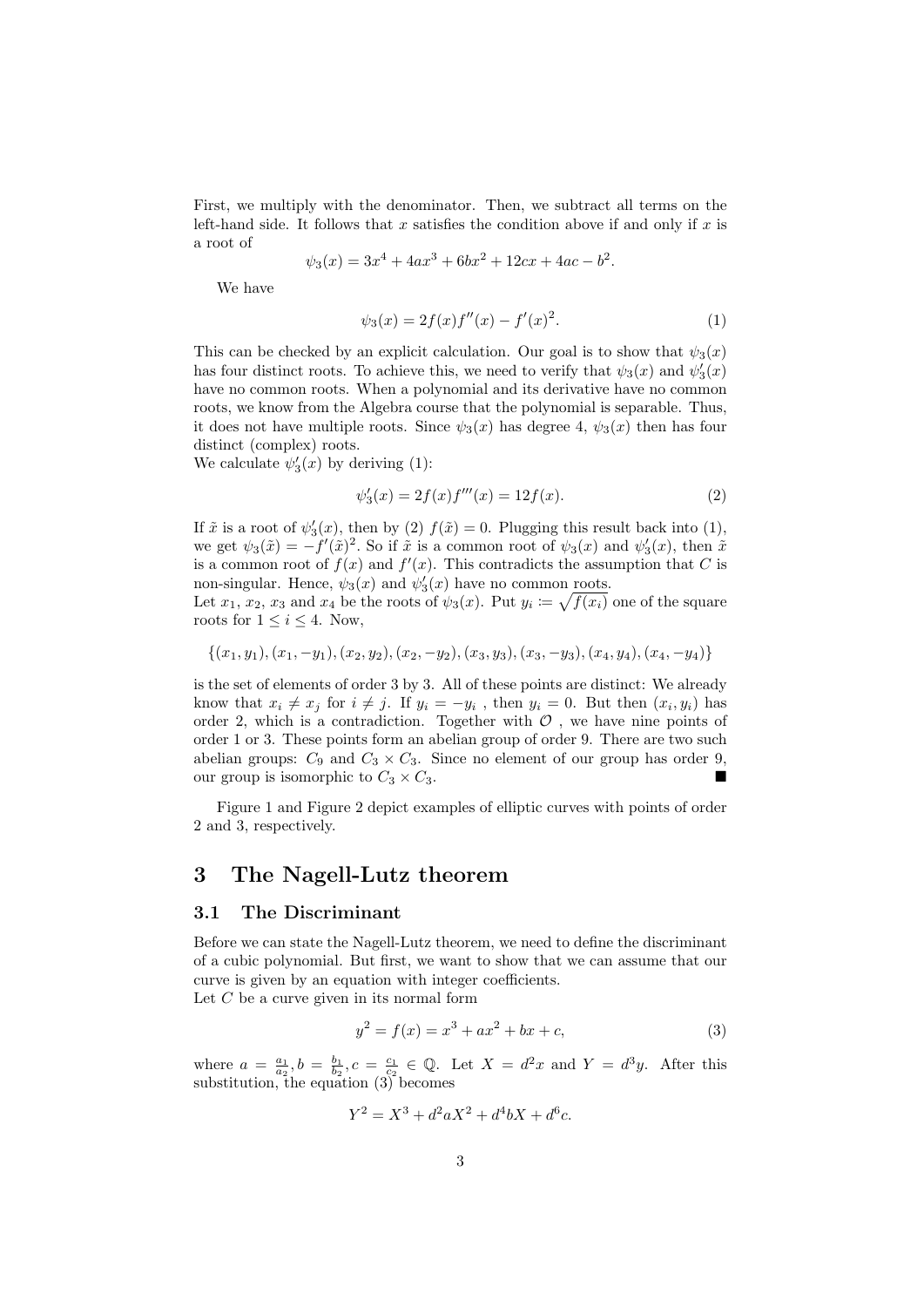

Figure 2: Plot of  $C: y^2 = x^3 + 4$  with points of order 3.

Set  $d = a_2 \cdot b_2 \cdot c_2$  to clear any denominators. Now, C is given by an equation with integer coefficients.

**Definition.** The *discriminant of*  $f(x)$  is the quantity

 $D = -4a^3c + a^2b^2 + 18abc - 4b^3 - 27c^2$ .

The discriminant can be defined in greater generality. For the purposes of this talk, however, giving the definition by an explicit formula is sufficient, as we only deal with cubic polynomials. Notice that if we factorise  $f(x)$  over  $\mathbb{C}$ , i.e.  $f(x) = (x - \alpha_1)(x - \alpha_2)(x - \alpha_3)$ , then the discriminant becomes

$$
D = (\alpha_1 - \alpha_2)^2 (\alpha_1 - \alpha_3)^2 (\alpha_2 - \alpha_3)^2.
$$

It follows that  $D \neq 0$  if and only if C is non-singular. This explains why the Nagell-Lutz theorem will assume that C is non-singular: If  $D = 0$ , the conclusion that  $y|D$  would always be true.

### 3.2 Statement of the theorem and some remarks

Theorem (Nagell-Lutz). Let

$$
y^2 = f(x) = x^3 + ax^2 + bx + c
$$

be a non-singular cubic curve with integer coefficients a,b,c, and let D be the discriminant of the cubic polynomial

$$
D = -4a^3c + a^2b^2 + 18abc - 4b^3 - 27c^2.
$$

Let  $P = (x, y)$  be a rational point of finite order. Then x and y are integers, and either  $y = 0$ , in which case P has order 2, or else  $y|D$ .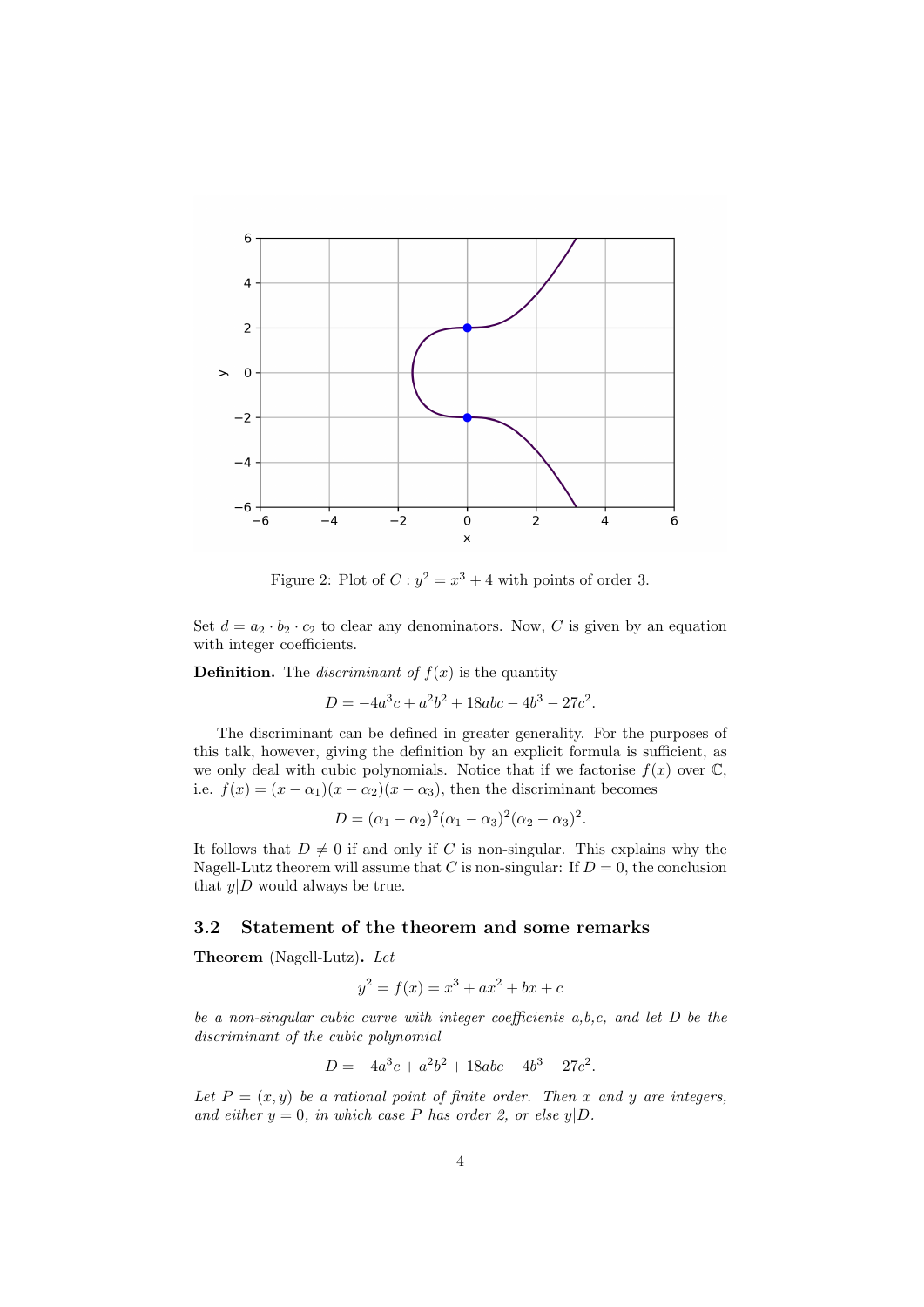Warning: The Nagell-Lutz theorem is not an if and only if! So it is possible to have points  $P = (x, y)$  with integer coordinates and  $y|D$  where P does not have finite order.

This means that we can compile a list of such points where  $y \neq 0$  (points with  $y = 0$  always have order 2). All points of finite order are included in the list, but to check whether a point actually has finite order we have to manually calculate  $P, 2P, 3P, ...$  until we find some n with  $nP = \mathcal{O}$ .

In fact, it is actually easier to prove that a point has infinite order: We calculate  $P, 2P, 3P, \ldots$  (or  $P, 2P, 4P, \ldots$  using only the duplication formula) until we reach some point with non-integer coordinates.

**Proposition.** Let P be a point of finite order. Then  $nP$  has integer coordinates for all  $n \in \mathbb{Z}$ .

*Proof.* Let m be the order of P, so  $mP = \mathcal{O}$ . Assume for contradiction that there exists some  $n \in \mathbb{Z}$  such that  $nP$  has non-integer coordinates. It holds that  $a(mP) = \mathcal{O} \ \forall a \in \mathbb{Z}.$ 

Hence  $\mathcal{O} = n(mP) = (nm)P = m(nP)$ . This means that  $nP$  is a point of finite order. But according to Nagell-Lutz,  $nP$  must have integer coordinates. Contradiction!

**Remark:** There is a stronger version of Nagell-Lutz which states that if  $P =$  $(x, y)$  is a rational point of finite order with  $y \neq 0$ , then  $y^2|D$  (instead of only  $y|D$ . This is very useful for computations, as we will see in the upcoming examples.

It can happen that, if we search for points of order 4 and above, we get infinitely many such curves:

**Example.** Let  $C$  be the cubic curve given by

$$
y^2 = x^3 - (2t - 1)x^2 + t^2x
$$

for some  $t \in \mathbb{Q}$ .

Then for all  $t \in \mathbb{Q} \setminus \{0, \frac{1}{4}\}, (t, t)$  is a point of order 4.

*Proof.* Let  $t \in \mathbb{Q} \setminus \{0, \frac{1}{4}\}.$  If we plug  $(t, t)$  into the curve equation we get:

$$
t2 = t3 - (2t - 1)t2 + t3 = t3 - 2t3 + t2 + t3 = t2
$$

Hence the point  $(t, t)$  is actually lying on our curve. Now, by using the point duplication formula, we get:

$$
x' = \frac{t^4 - 2t^4 + t^4}{4t^3 - 8t^3 + 4t^2 + 4t^3} = \frac{0}{4t^2} = 0
$$

Plugging our x'-coordinate into our curve we instantly get  $y'^2 = 0$ , hence  $y' = 0$ . So we get  $2(t, t) = (0, 0)$ . Hence we conclude that  $4(t, t) = \mathcal{O}$ . Now consider the case  $t = 0$ . For this case our curve equation turns into

$$
y^2 = x^3 + x^2
$$

Using the point duplication formula again we get:

$$
x' = \frac{0}{4} = 0
$$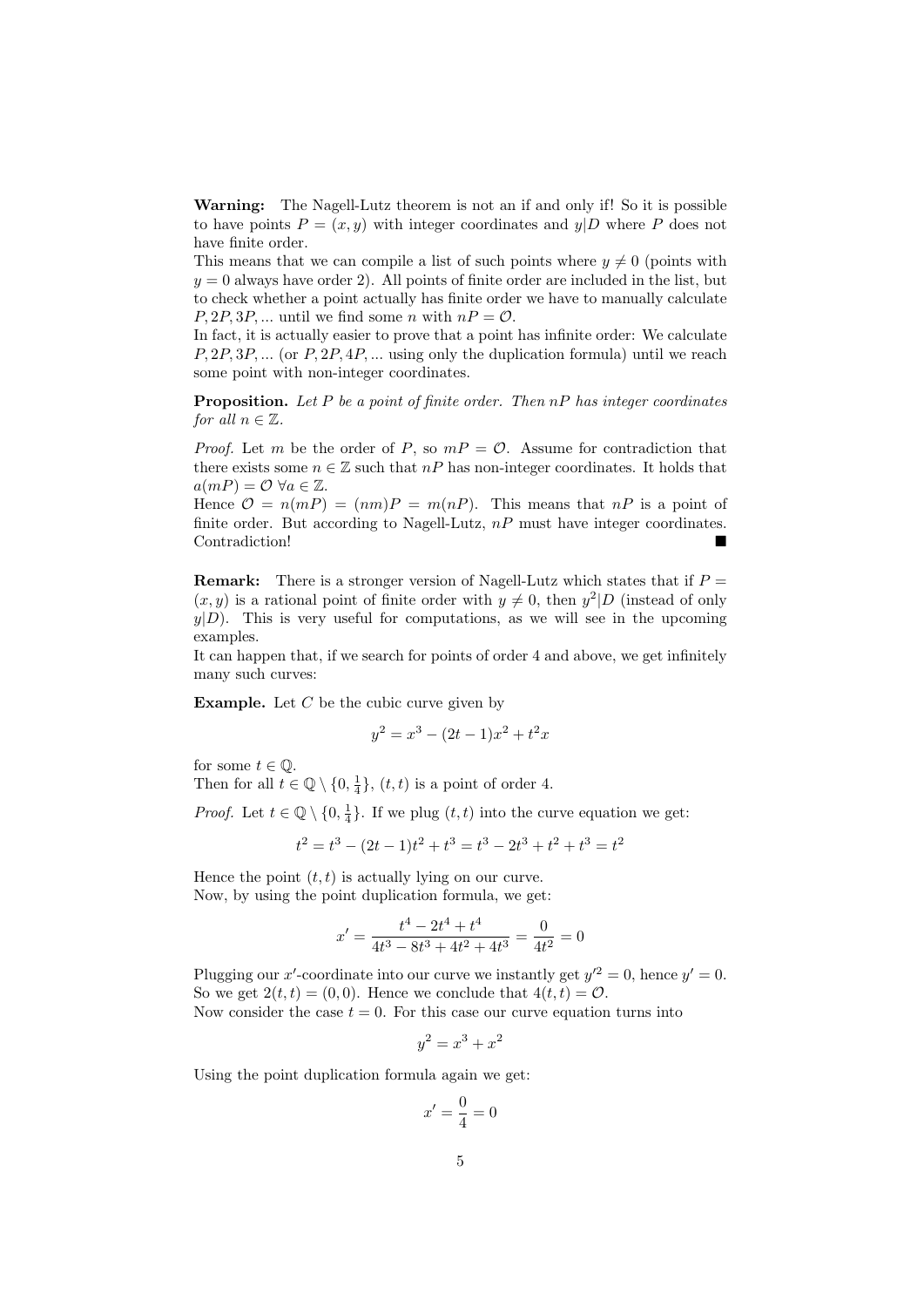From this we get again that  $y' = 0$ . Hence  $2(0,0) = (0,0)$ . But this means that  $nP = 0$  for all  $n \in \mathbb{N}$ , hence  $(0,0)$  has infinite order. With  $t = \frac{1}{4}$ , we get a similar problem.

#### 3.3 Examples

**Definition.**  $C(\mathbb{Q})_{tor} := \{ P \in C(\mathbb{Q}) \mid P \text{ is of finite order} \}$  is called the *torsion* subgroup of  $C(\mathbb{Q})$ .

**Proposition.**  $C(\mathbb{Q})_{tor}$  is a subgroup of  $C(\mathbb{Q})$ .

*Proof.* O has order 1, hence  $O \in C(\mathbb{Q})_{tor}$ . Now consider  $P, P' \in C(\mathbb{Q})_{tor}$ . Then there exist  $n, m \in \mathbb{N}$  such that  $nP = mP' = \mathcal{O}$ . Let  $l := m \cdot n$ . Then

$$
l(P + P') = lP + lP' = m(nP) + n(mP) = O + O = O
$$

Hence  $P + P' \in C(\mathbb{Q})_{tor}$ . Lastly consider  $P \in C(\mathbb{Q})_{tor}$ . Then there exists some  $n \in \mathbb{N}$  such that  $nP = \mathcal{O}$ . But then also  $n(-P) = -nP = -\mathcal{O} = \mathcal{O}$ , so  $-P \in C(\mathbb{Q})_{tor}$ . Hence  $C(\mathbb{Q})_{tor}$  is a subgroup.

Example. Consider the cubic curve given by

$$
C: y^2 = x^3 - 2
$$

Find the points of finite order and determine  $C(\mathbb{Q})_{tor}$ .

From the Nagell-Lutz theorem we know that the points of order 2 are exactly From the Nagell-Lutz theorem we know that the points of order 2 are exactly<br>the zeroes of  $x^3-2$ . Hence our only candidate for a point of order two is  $(\sqrt[3]{2},0)$ . the zeroes of  $x^3 - 2$ . Hence our only candidate for a point of order that  $\sqrt[3]{2}$  is not an integer, hence this is not a point of finite order. As explained in the last section, we can now compile a list of rational points  $P = (x, y)$  where y divides the discriminant: Our curve has coefficients  $a =$  $0, b = 0, c = -2$ , which means that  $D = -108 = -2^2 \cdot 3^3$ . This gives us the following list of possible candidates for  $y$ :

$$
y \in \{1, 2, 3, 4, 6, 9, 12, 18, 27, 36, 54, 108\}
$$

But, using the stronger version of Nagell-Lutz, we can only pick those where  $y^2$ divides D, resulting in a smaller list:

$$
y \in \{1, 2, 3, 6\}
$$

We calculate the  $x$ -coordinates of these four points:

$$
1 = x3 - 2 \iff x = \sqrt[3]{3} \notin \mathbb{Z}
$$

$$
4 = x3 - 2 \iff x = \sqrt[3]{6} \notin \mathbb{Z}
$$

$$
9 = x3 - 2 \iff x = \sqrt[3]{11} \notin \mathbb{Z}
$$

$$
36 = x3 - 2 \iff x = \sqrt[3]{38} \notin \mathbb{Z}
$$

Unfortunately, we now have to conclude that the curve  $C$  actually has no (nontrivial) points of finite order, hence we get  $C(\mathbb{Q})_{tor} = \{O\} \cong \{1\}.$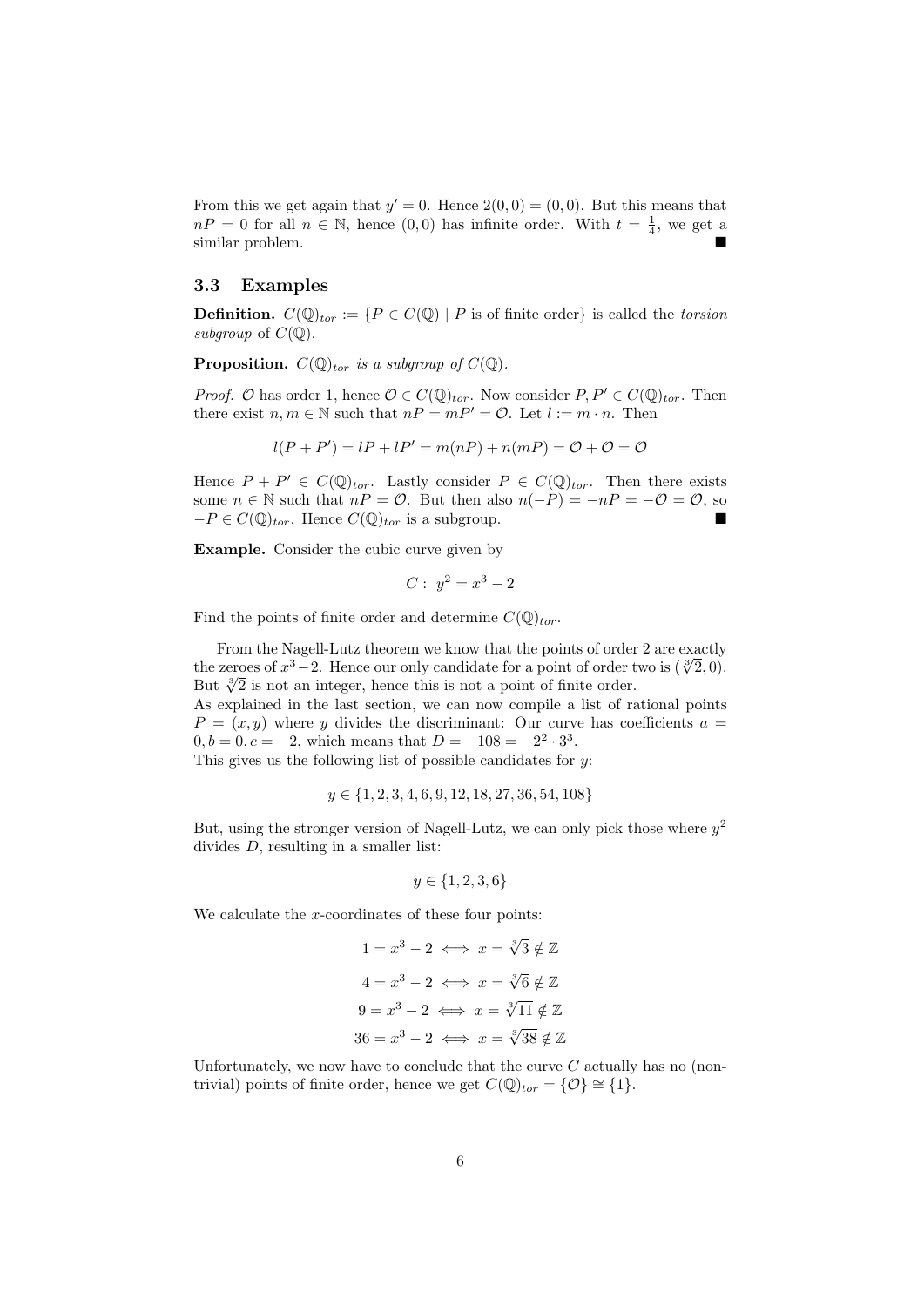Example. Consider the cubic curve given by

$$
C: y^2 = x^3 + 8
$$

Find the points of finite order and determine  $C(\mathbb{Q})_{tor}$ .

We proceed analogously to above and first check whether there exist any points of order 2:

$$
0 = x^3 + 8 \iff x = \sqrt[3]{-8} = -2 \in \mathbb{Z}
$$

Here we have actually found a point of order 2.

We again compile a list of possible candidates for y, but now knowing that  $y^2$ must divide D. Our curve has coefficients  $a = 0, b = 0, c = 8$ , which means that  $D = -1728 = -3^3 \cdot 2^6$ .

This gives us the following list of possible candidates for y:

$$
y \in \{1, 2, 3, 4, 6, 8, 12, 24\}
$$

We calculate the  $x$ -coordinates of these four points:

$$
1 = x^3 + 8 \iff x = \sqrt[3]{-7} = -\sqrt[3]{7} \notin \mathbb{Z}
$$
  

$$
4 = x^3 + 8 \iff x = \sqrt[3]{-4} = -\sqrt[3]{4} \notin \mathbb{Z}
$$
  

$$
9 = x^3 + 8 \iff x = \sqrt[3]{1} = 1 \in \mathbb{Z}
$$
  

$$
16 = x^3 + 8 \iff x = \sqrt[3]{8} = 2 \in \mathbb{Z}
$$
  

$$
36 = x^3 + 8 \iff x = \sqrt[3]{28} \notin \mathbb{Z}
$$
  

$$
64 = x^3 + 8 \iff x = \sqrt[3]{56} \notin \mathbb{Z}
$$
  

$$
144 = x^3 + 8 \iff x = \sqrt[3]{136} \notin \mathbb{Z}
$$
  

$$
576 = x^3 + 8 \iff x = \sqrt[3]{568} \notin \mathbb{Z}
$$

We have actually found two more candidates, namely  $P_{1,2} := (1, \pm 3)$  and  $P_{3,4} :=$  $(2, \pm 4)$ . We now calculate  $2P_{1,2}$  and  $2P_{3,4}$ :

$$
x(2P_{1,2}) = \frac{1(-63)}{36} = -\frac{7}{4} \notin \mathbb{Z}
$$

$$
x(2P_{3,4}) = \frac{2(8-64)}{4(8+8)} = -\frac{7}{4} \notin \mathbb{Z}
$$

Hence we have found multiples of  $P_{1,2,3,4}$  which have non-integer coordinates, and by the previous section this means that they cannot be points of finite order!

We conclude that the only (non-trivial) point of finite order is  $P := (-2, 0)$ . Hence  $C(\mathbb{Q})_{tor} = \{O, P\} \cong \mathbb{Z}/2\mathbb{Z}$ .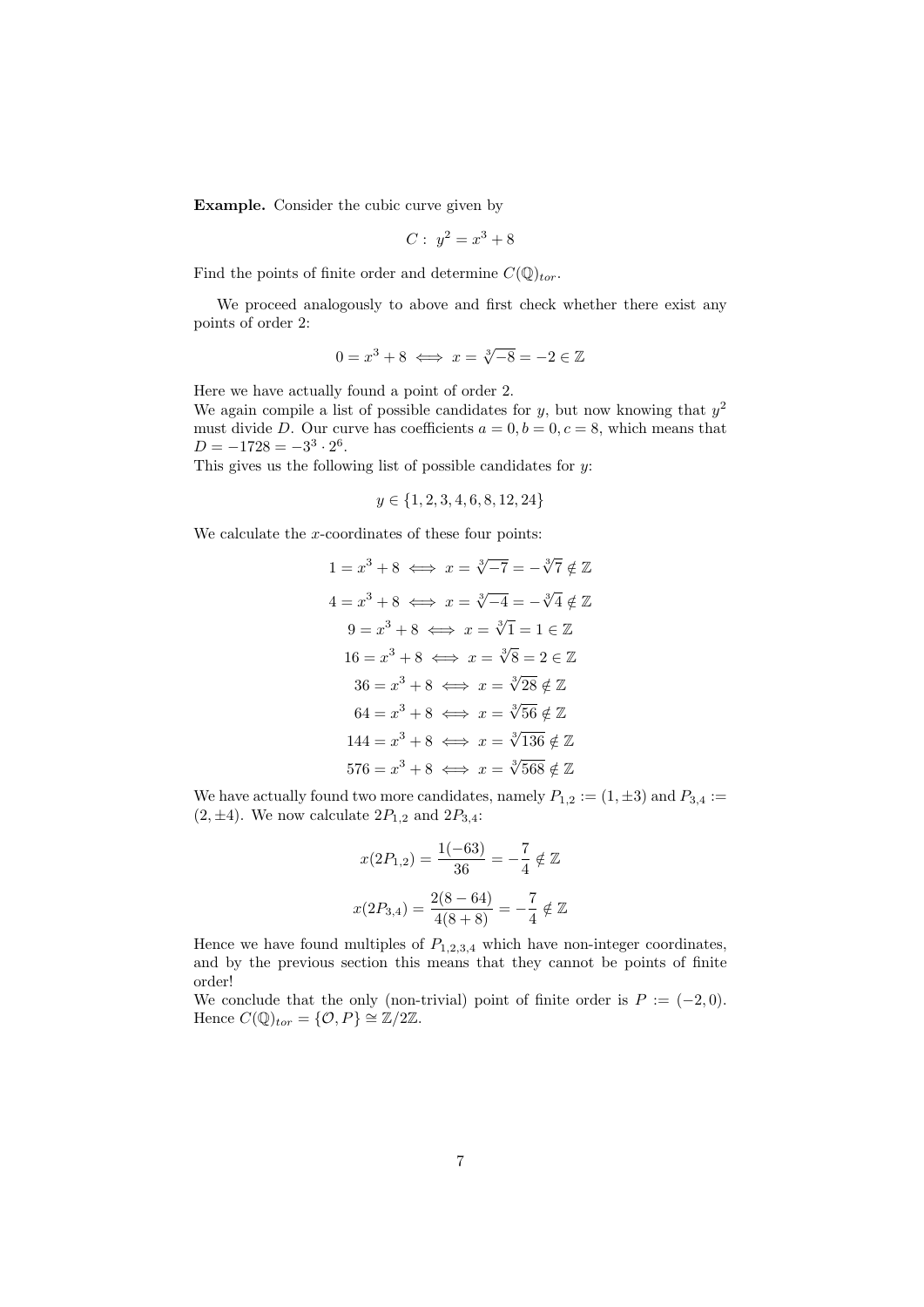

Figure 3:  $C: y^2 = x^3 + 8$  with point P of order 2

## 4 Proof of the Nagell-Lutz theorem

### 4.1 Discriminant Lemma

With the following lemma, we show the second part of the conclusion of the Nagell-Lutz theorem.

**Lemma.** Let  $P = (x, y)$  be a point on C such that both P and 2P have integer coordinates. Then either  $y = 0$  or  $y|D$ .

Note that the additional assumption that  $2P$  has integer coordinates follows immediately from the first part of the conclusion of the Nagell-Lutz theorem: If  $P$  is a rational point of finite order, then  $2P$  is a rational point of finite order as well. Hence, 2P has integer coordinates.

Proof. For the proof of the lemma, we need the following claim. *Claim.* There are polynomials  $r(X), s(X) \in \mathbb{Z}[X]$ , such that we have

$$
D = r(X)f(X) + s(X)f'(X).
$$

Proof. Similarly to how we only gave the definition of the discriminant for the special case that interests us, we will show this claim with an explicit calculation.

$$
D = \underbrace{((18b - 6a^2)X - (4a^3 - 15ab + 27c))}_{r(X)} f(X)
$$
  
 
$$
- \underbrace{((2a^2 - 6b)X^2 + (2a^3 - 7ab + 9c)X + (a^2b + 3ac - 4b^2))}_{s(X)} f'(X).
$$

8

 $\blacksquare$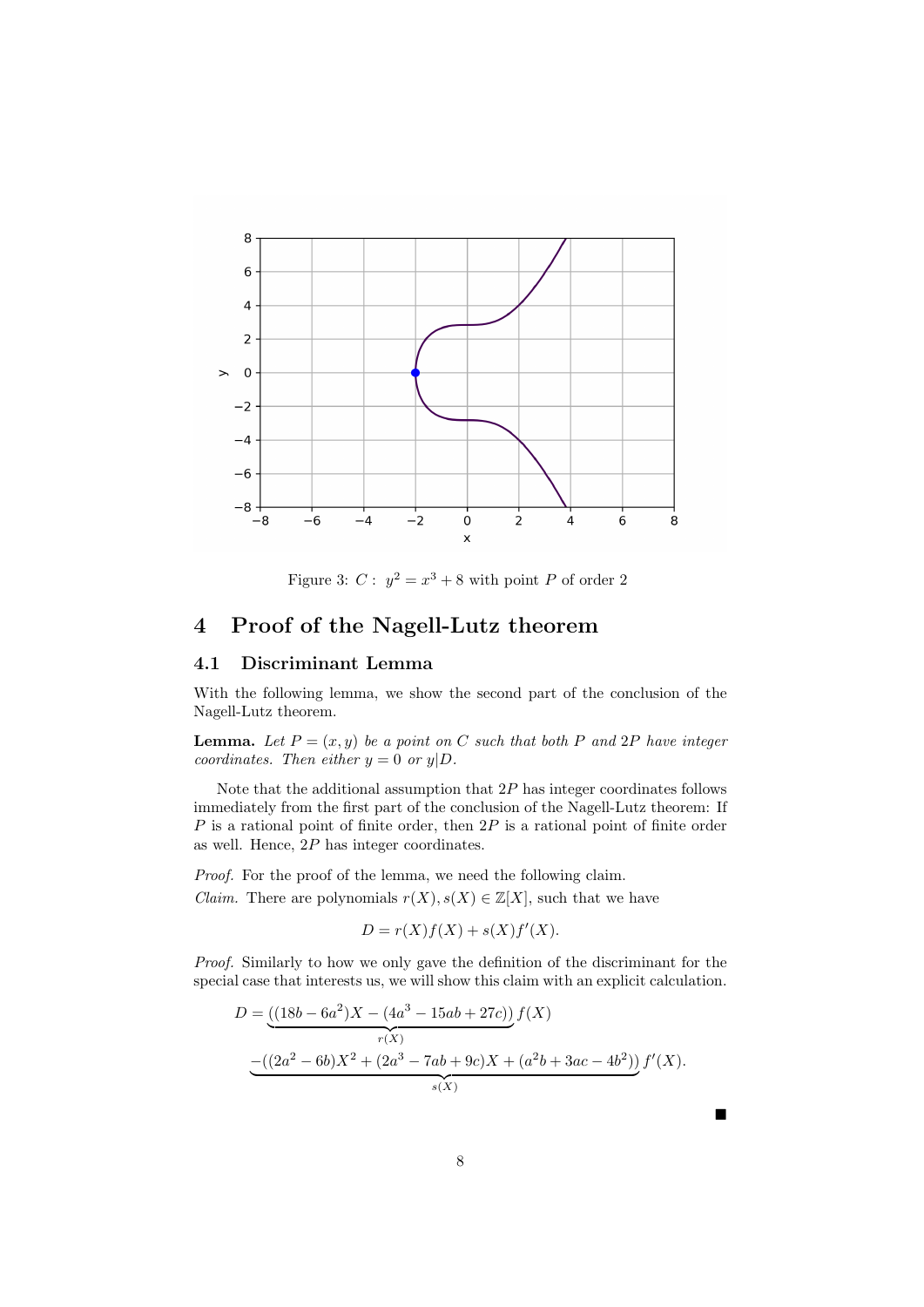Assume  $y \neq 0$  (otherwise, there is nothing to prove). Then, by the theorem on points of order 2 and 3,  $2P \neq \mathcal{O}$ . So we can put  $2P = (X, Y)$ . By the duplication formula, we have

$$
2x + X = \lambda^2 - a,
$$

where  $\lambda := \frac{f'(x)}{2y}$  $\frac{f(x)}{2y}$ . As x, X, and a are integers, it follows  $\lambda^2 \in \mathbb{Z}$  and thus  $\lambda \in \mathbb{Z}$ . As 2y and  $f'(x)$  are integers, we have  $2y|f'(x)$  (see the definition of  $\lambda$ ), which implies  $y|f'(x)$ . Additionally,  $y^2 = f(x)$ , so in particular  $y|f(x)$ . By the claim,  $D = r(x)f(x) + s(x)f'(x)$ . Thus, it follows that  $y|D$ .

### 4.2 Order,  $C(p^{\nu})$  and R

**Definition.** Let  $x \in \mathbb{Q}$  and let p be prime. If  $x \neq 0$ , there are unique  $m, n, \nu \in \mathbb{Q}$  $\mathbb{Z}, n \geq 1$ , such that  $x = \frac{m}{n}p^{\nu}$ , where  $\frac{m}{n}$  is in lowest terms and p does not divide  $m$  and  $n$ .

The *order of x (with respect to p)* is defined to be the exponent  $\nu$ ,

$$
\operatorname{ord}_p(x) \coloneqq \operatorname{ord}_p(\frac{m}{n}p^\nu) \coloneqq \nu,
$$

By convention,  $\text{ord}_n(0) = \infty$ .

To highlight the importance of the chosen prime  $p$ , we calculate for  $\frac{2}{3}$ :

$$
\begin{aligned}\n\text{ord}_2\left(\frac{2}{3}\right) &= \text{ord}_2\left(\frac{1}{3}2^1\right) = 1. \\
\text{ord}_3\left(\frac{2}{3}\right) &= \text{ord}_3\left(\frac{2}{1}3^{-1}\right) = -1. \\
\text{ord}_5\left(\frac{2}{3}\right) &= \text{ord}_5\left(\frac{2}{3}5^0\right) = 0.\n\end{aligned}
$$

For the next definition, we want to give some motivation. Let  $P = (x, y) \in C(\mathbb{Q})$ be a rational point on the curve  $C$ . Assume that  $p$  divides the denominator of x. We write

$$
x = \frac{m}{np^{\mu}}, \qquad y = \frac{u}{wp^{\sigma}}, \tag{4}
$$

where  $m, n, \nu, u, w, \sigma \in \mathbb{Z}$ . Note that  $\mu > 0$ . Additionally, we assume that p does not divide m, n, u, and w. We get  $2\sigma = 3\mu$  by plugging (4) into the Weierstrass equation of our curve and comparing the orders of both sides. In particular, p divides the denominator of  $y$ . The converse statement can be shown with a similar argument. Let us fix  $\nu \in \mathbb{Z}$ ,  $\nu > 0$ , such that

$$
\mu = 2\nu, \qquad \sigma = 3\nu.
$$

Note that if  $p$  appears in the denominator of  $x$  or  $y$ , it appears in the denominators of both x and y. The exact powers are  $p^{2\nu}$  and  $p^{3\nu}$  for x and y, respectively.

Definition. We define

$$
C(p^{\nu}) \coloneqq \{(x, y) \in C(\mathbb{Q}) : \text{ord}_p(x) \le -2\nu \text{ and } \text{ord}_p(y) \le -3\nu\} \cup \{\mathcal{O}\}.
$$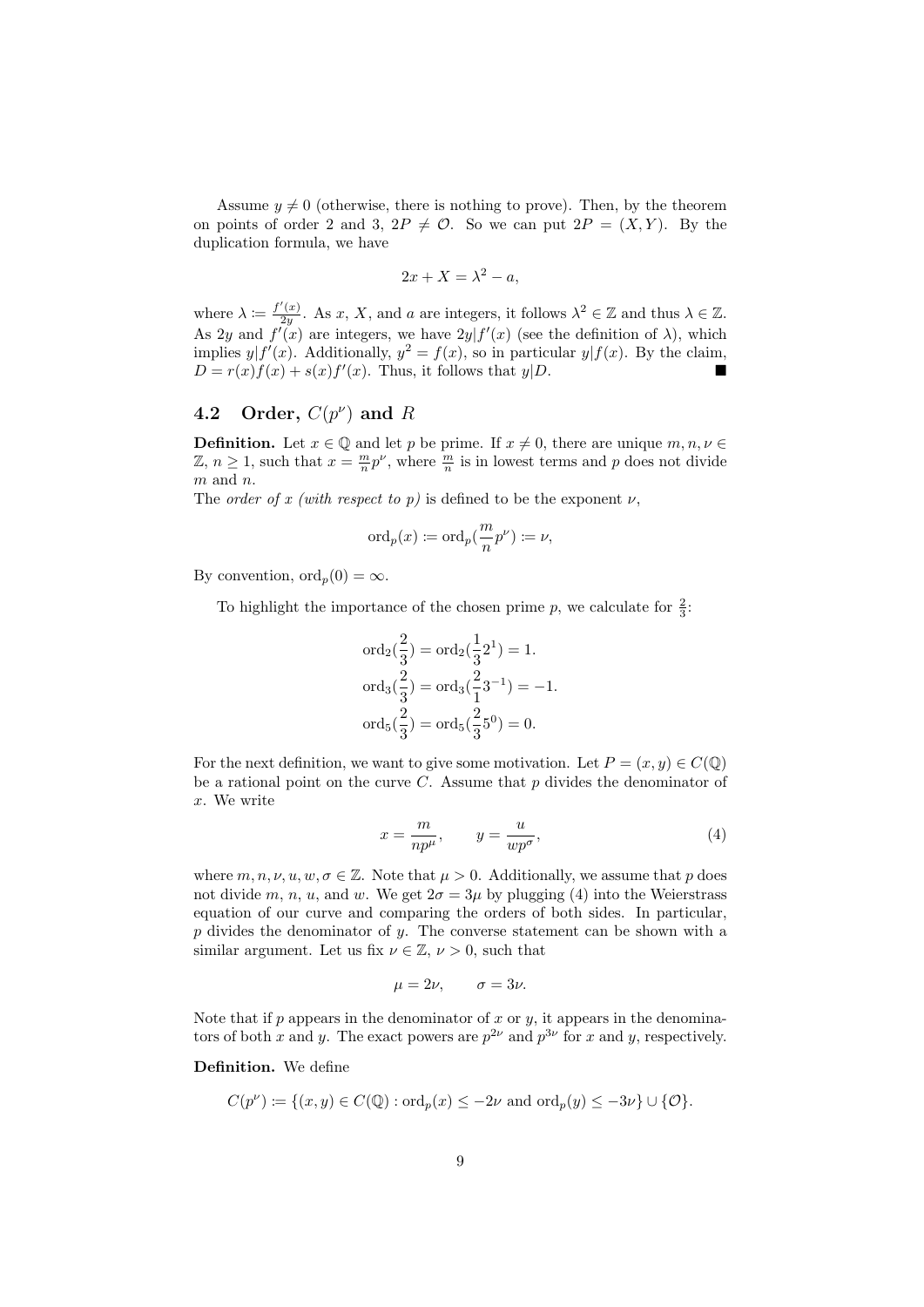It holds

$$
C(\mathbb{Q}) \supset C(p) \supset C(p^2) \supset C(p^3) \supset \dots
$$

**Definition.** We define for  $p$  prime

$$
R := R_p := \{ q = \frac{x}{y} \in \mathbb{Q} \mid p \text{ does not divide } y \}.
$$

It can be checked that  $R$  is a ring. Moreover,  $R$  is actually a unique factorization ring which only has one maximal ideal, namely the ideal  $(p)$ . We can also write R as

$$
R = \{ \alpha \in \mathbb{Q} \mid ord_p(\alpha) \ge 0 \}
$$

The units in R are the rational numbers of order 0, i.e. numbers where  $p$  divides neither numerator nor denominator.

### 4.3 Proposition

**Proposition.** Let  $p$  be a prime, let  $R$  be the ring of rational numbers with denominator prime to p, and let  $C(p^{\nu})$  be the set of rational points  $(x, y)$  on our curve for which x has denominator divisible by  $p^{2\nu}$ , together with the point  $\mathcal{O}$ .

- 1.  $C(p)$  consists of all rational points  $(x, y)$  for which the denominator of either x or y is divisible by p.
- 2. For every  $\nu \geq 1$ , the set  $C(p^{\nu})$  is a subgroup of the group of rational points  $C(\mathbb{Q})$ .
- 3. The map

$$
\frac{C(p^{\nu})}{C(p^{3\nu})} \to \frac{p^{\nu}R}{p^{3\nu}R}
$$

$$
P = (x, y) \mapsto t(P) = \frac{x}{y}
$$

is a one-to-one homomorphism. (By convention, we send  $\mathcal{O} \mapsto 0$ .)

The proof of the first part was done in section 2.

Proof of Part 2: To prove the second part of the proposition we first introduce a change of coordinates: Let  $t := \frac{x}{y}$ ,  $s := \frac{1}{y}$ . The intuitive way of understanding this change is the following: The point at infinity  $\mathcal O$  is moved to the origin  $(0, 0)$  while all points with  $y = 0$  get moved to infinity. All other points get mapped bijectively between the  $(x, y)$  and the  $(t, s)$  coordinates.

A quick calculation shows us that lines in  $(x, y)$  are also lines in  $(t, s)$ , hence we can add points in the  $(t, s)$  coordinate system in the same way as in the  $(x, y)$ coordinate system. Also, it holds that

$$
(t,s) \in C(p^{\nu}) \iff t \in p^{\nu}R, s \in p^{3\nu}R
$$

Now let p be prime and  $\nu \geq 1$ . *Claim.*  $C(p^{\nu})$  is a group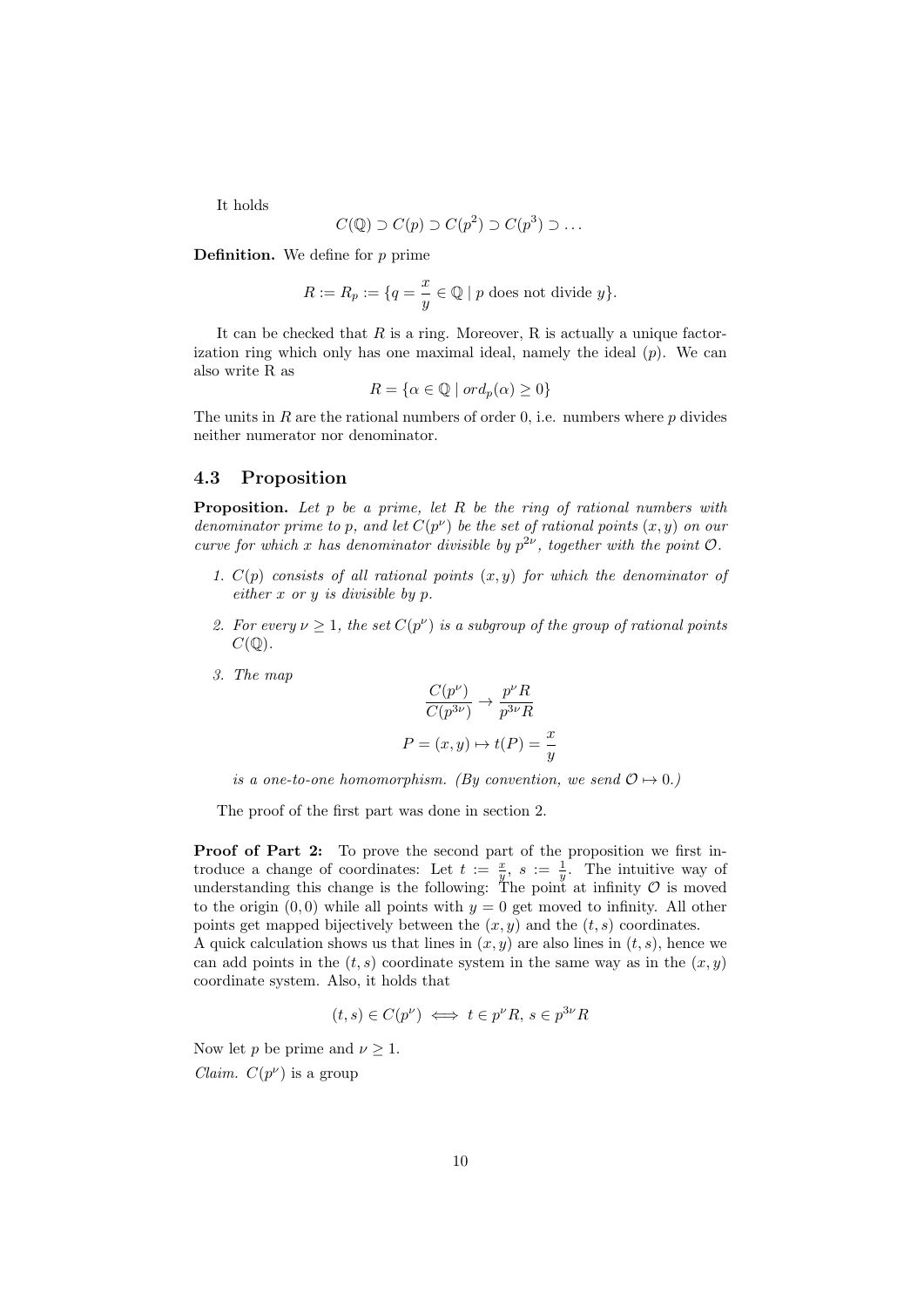Proof (Sketch). We only provide a sketch of the proof: By convention it holds that  $\mathcal{O} \in C(p^{\nu})$ . Let  $P_1 = (t_1, s_1), P_2 = (t_2, s_2) \in C(p^{\nu})$ . To show that  $P_3 = (t_3, s_3) := P_1 + P_2$  is in  $C(p^{\nu})$ , we show that if p divides  $t_1$  and  $t_2$ , then p must also divide  $t_3$ , which takes some calculations. We then show that if  $p^{3\nu}$ divides  $s_1$  and  $s_2$ , then p must also divide  $s_3$ .

Now let  $P = (t, s) \in C(p^{\nu})$ . If p divides t, then p also divides  $-t$ , and if  $p^{3\nu}$ divides s, then it also divides  $-s$ , hence  $-P = (-t, -s)$  is in  $C(p^{\nu})$ ).

With the second part proven, we now need to prove the third part.

Proof of Part 3: We want to prove that the map

$$
\frac{C(p^{\nu})}{C(p^{3\nu})} \to \frac{p^{\nu}R}{p^{3\nu}R}
$$

$$
P = (x, y) \mapsto t(P) = \frac{x}{y}
$$

is an isomorphism. For that we consider a statement from the omitted part of the proof of part 2:

$$
t(P_1 + P_2) \equiv t(P_1) + t(P_2) \pmod{p^{3\nu}}
$$
 (5)

From this we get a well-defined homomorphism  $\phi: C(p^{\nu}) \to \frac{p^{\nu}R}{p^{3\nu}R}$  with  $\phi: P \mapsto$  $[t(P)]$  where  $[t(P)]$  is the equivalence class under  $\equiv$ . The kernel of  $\phi$  consists of all points with  $t(P) \in p^{3\nu}R$ , and the image of  $\phi$  is the whole of  $\frac{p^{\nu}R}{p^{3\nu}R}$ . Hence, by the homomorphism theorem, we can conclude the statement.  $\blacksquare$ 

### 4.4 Finishing the proof

After having proven the main proposition, we can finally move on to the Corollary that proves the final statement of the Nagell-Lutz theorem:

- **Corollary.** 1. For every prime p, the only point of finite order in the group  $C(p)$  is the identity point  $\mathcal{O}.$ 
	- 2. Let  $P = (x, y) \in C(\mathbb{Q})$  be a rational point of finite order. Then x and y are integers.

*Proof.* First we prove 1.: Let  $P \in C(\mathbb{Q})$  be a point of order  $m, P \neq \mathcal{O}$ , p a prime number. We want to show that  $P \notin C(p)$ . Assume for contradiction that  $P \in C(p)$ . Because  $P = (x, y)$  is a finite point, there cannot exist arbitrarily large powers of p dividing the denominator of x. Hence we can find some  $\nu > 0$ such that  $P \in C(p^{\nu})$  but  $P \notin C(p^{\nu+1})$ . Subsequently, because  $C(p^{\nu+1}) \supset$  $C(p^{\nu+2})$   $\supset$  ... we also get  $P \notin C(p^{\nu+d})$  for any  $d \in \mathbb{N}$ .

We have to do a case distinction between the cases  $p \nmid m$  and  $p \mid m$ , where we can actually reduce the second case to the first one. If we apply formula (5) repeatedly to the same point  $P$ , we get

$$
t(mP) \equiv mt(P) \pmod{p^{3\nu}}
$$

So

$$
0 = t(\mathcal{O}) = t(mP) \equiv mt(P) \ (mod \ p^{3\nu})
$$